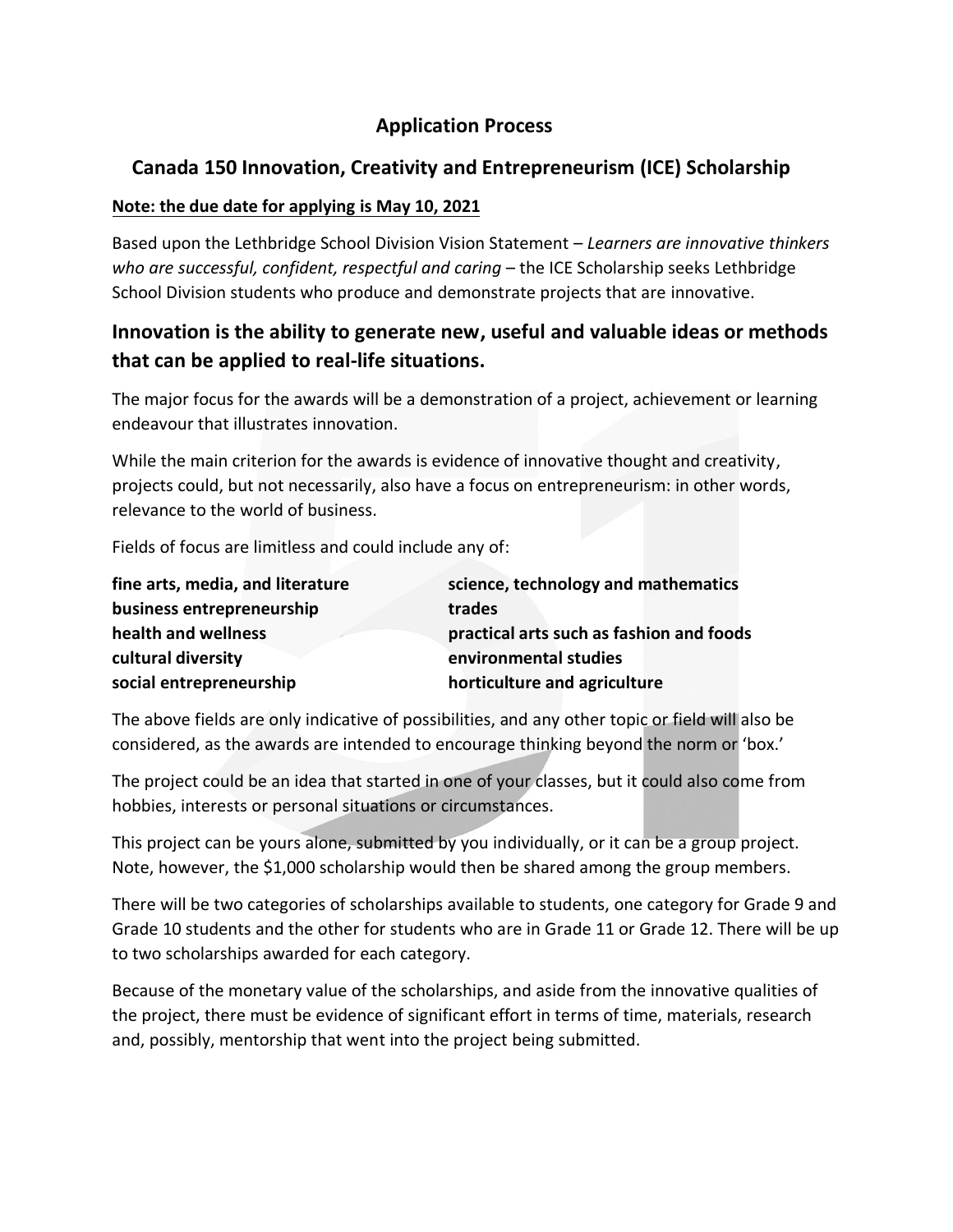### **There are three general possibilities for how you might go about your project:**

- The project could be one you have already completed, in which case you would simply complete the application and submit it before the May 10, 2021 deadline.
- The project could be one which you have begun but not completed, in which case you would complete the project and submit your application, again before May 10.
- The project could be an entirely new one. In this case, you would begin and complete the project for submission prior to the April deadline.

Timelines for choosing winners:

- The application process will begin on February 12, 2021. You will be able to submit your application either directly to the Lethbridge School Division Education Centre at 533 – 15<sup>th</sup> Street South, or online via the District web page, where scholarship information will be posted on February 12.
- All applications must be submitted on or before May 10, 2021.
- Applications will be initially judged by a Selection Panel in order to develop a list of finalists. Finalists will be notified by May 17, 2021. Initial applications will be judged according to the rubric or chart that is part of the Application Requirement Form.
- Finalists will be invited to present their projects live before the Selection Panel sometime during the month of May, 2021. Those who are selected as finalists will be provided with information about what the presentations should be like or could contain.
- Scholarship winners will be announced before the end of the 2020/2021 school year, and the actual award cheques will be presented on June 22 during the final board meeting of the 2020-2021 school year.

To apply, you must complete the information required on the attached **Application Form**. Note, that in addition to information about you and the project, you will need the signature of an administrator or counsellor from your school. Good luck!